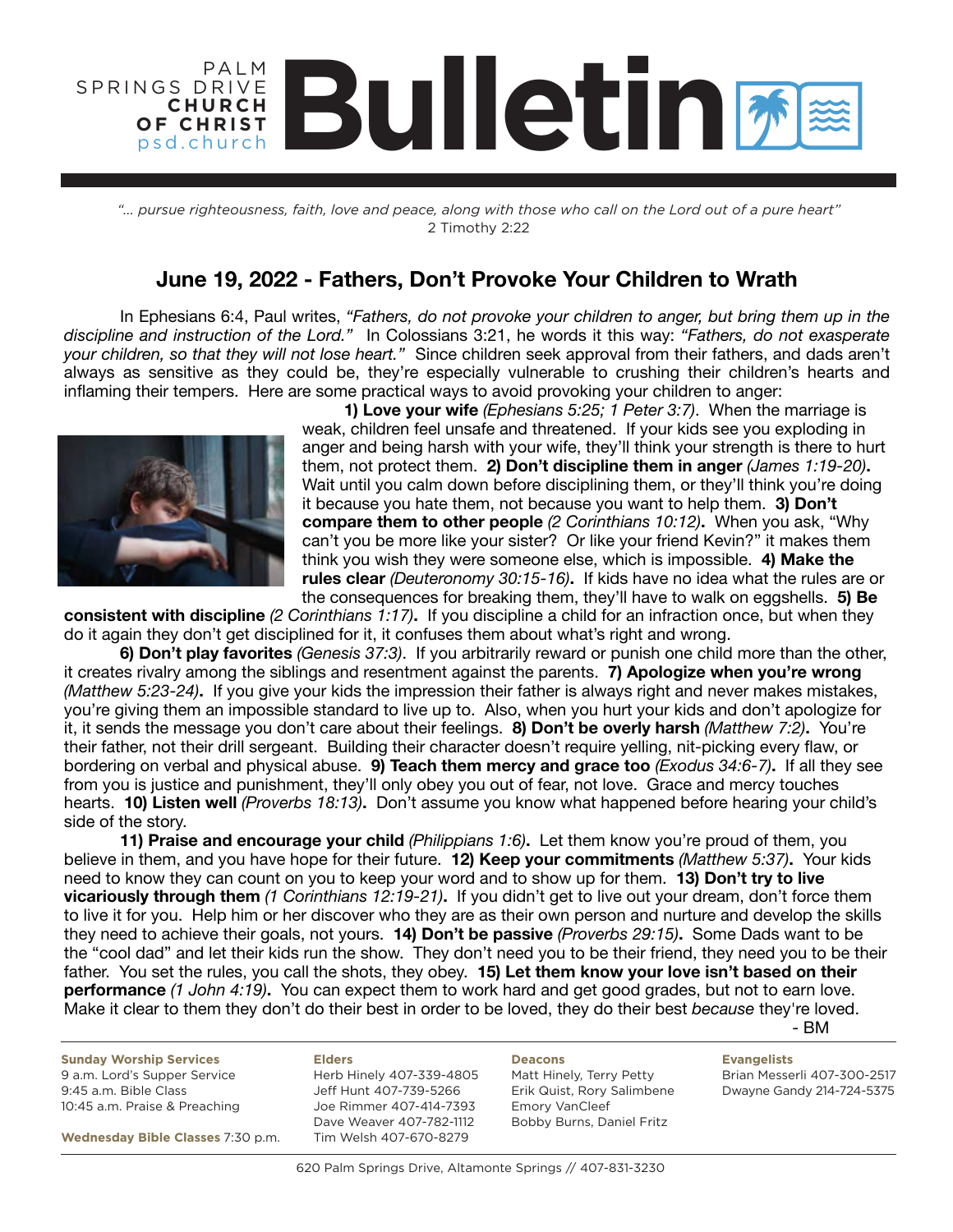

### **To be a Godly father, embrace your role as \_\_\_\_\_\_\_\_\_\_\_\_\_\_-slayer!**

### **1. Priest**

- Godly fathers represent their families to God and \_\_\_\_\_\_\_\_\_\_\_\_\_\_\_\_\_\_ in prayer on their behalf.
- **Job 1:4-5; Mark 5:22-23** Fathers must be willing to humbly fall at Jesus' feet and seek his help on his children's behalf.
- **Nehemiah 4:8-9** Your priestly role is so crucial because you're getting \_\_\_\_\_\_\_\_\_ in the fight against the Dragon!

### **2. Prophet**

- Godly fathers act as God's mouth-piece by sharing God's Word with their families **(Ephesians 6:4)**
- **1 Thessalonians 2:11-12 Exhorting** = teaching while coming alongside in relationship. **Encouraging** = expressing hope and confidence that they'll follow your teaching. **Imploring** = persuading them God's word and ways are true and
- Whenever you can, teach them the \_\_\_\_\_\_\_\_\_\_ **(Deuteronomy 6:20-24)**
- Teaching can be formal (theology) and informal (talking about the application in everyday life). **(Deut. 6:6-7)**
- o Both are critical! Theology let's them know what's right, application lets them know what's right is real.

### **3. Provider**

- Godly fathers make sure their families have what they need. **(1 Timothy 5:8)**.
- It's not about being rich, but about being responsible and hard working enough to be independent **(1 Thessalonians 4:11-12)**
- It means being responsible with money **(Proverbs 21:20; 13:22a)**
- Godly fathers provide for their family's \_\_\_\_\_\_\_\_\_\_\_\_\_\_\_\_ needs too. **(Proverbs 23:26; Luke 15:20)**
- One of the best ways to protect your children's hearts is to give them yours.

### **4. Protector**

- Godly fathers put themselves between their families and what could harm them. This takes wisdom. **(Proverbs 27:12; 2 Corinthians 2:11; 1 Peter 5:8)**
- Don't be passive, be courageously \_\_\_\_\_\_\_\_\_\_\_\_\_\_\_\_\_! **(Proverbs 29:15; 22:15)**
- Make discipline about protection, not \_\_\_\_\_\_\_\_\_\_\_\_\_\_\_\_\_\_.
- Protect them from the Dragon through involvement, boundaries, accountability, and loving discipline.

Thought Questions for Fathers

- 1. As a father, how can you improve your prayers for your children?
- 2. What can you do to improve the way, and the amount, you teach them about God?
- 3. What steps can you take to ensure you're meeting your children's emotional needs?
- 4. What can you do to get more involved and overcome passivity?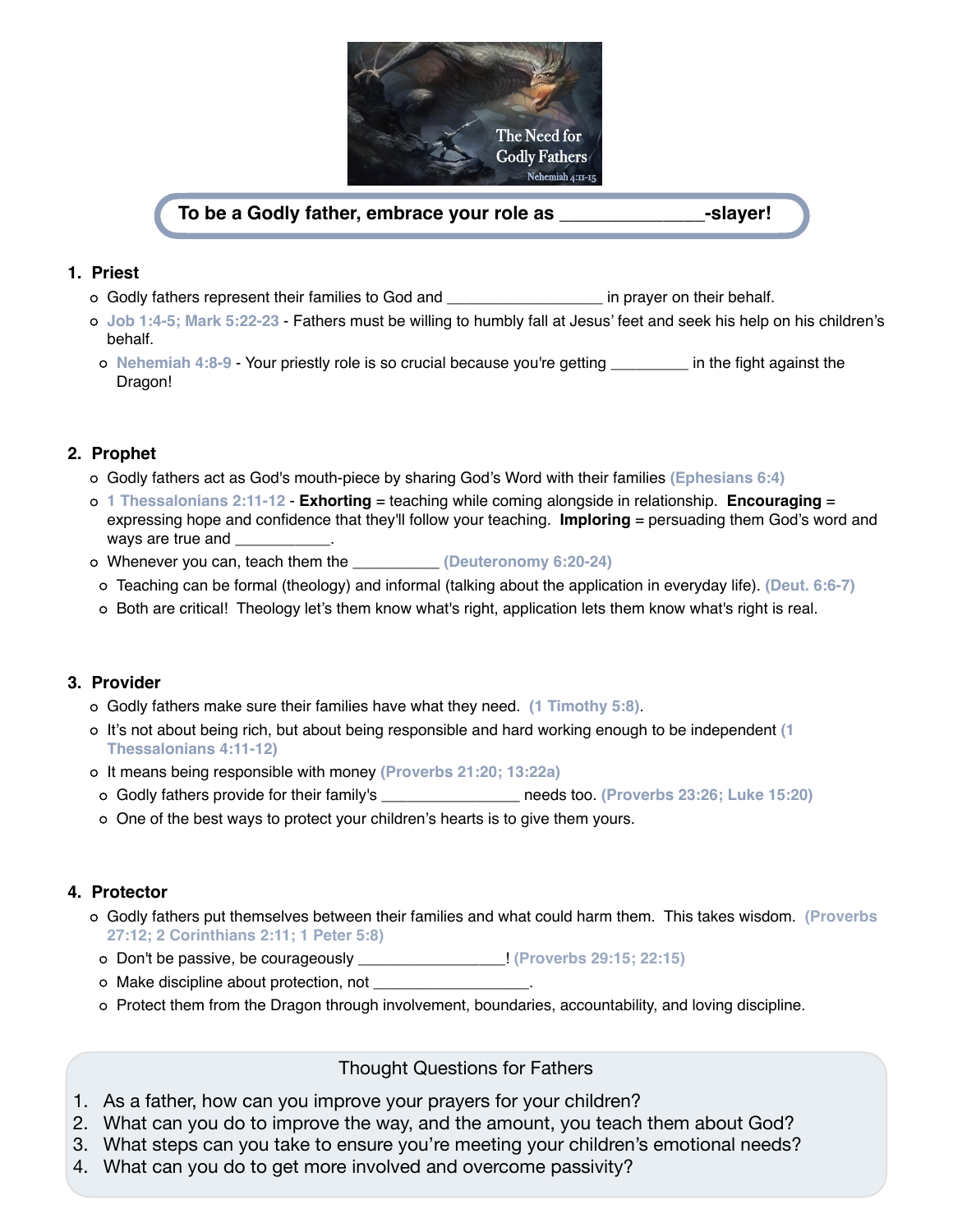## **Bible Challenge - Father's Day Edition!**

- 1. Who was Jesus' earthly father?
	- a. John
	- b. Joseph
	- c. Bartholomew
	- d. Zacharias

2. Which father had the priesthood stripped from his family for failing to discipline his sons?

- a. Ehud
- b. Jacob
- c. David
- d. Eli

3. Which father-in-law told Moses to delegate responsibility by appointing judges?

- a. Methuselah
- b. Enoch
- c. Jethro
- d. Ammon

4. Which human father is considered "the father of all who believe"?

- a. Abraham
- b. Moses
- c. David
- d. Josiah

5. Which is the first commandment of God with a promise of well-being attached to it?

- a. Love God
- b. Love your Neighbor
- c. Do unto others as you would have them do unto you
- d. Honor your father and mother

6. *"We had earthly fathers to discipline us, and we \_\_\_\_\_\_\_\_\_\_\_\_\_\_\_ them; shall we not much rather be subject to the Father of spirits, and live? For they disciplined us for a short time as seemed best to them, but He disciplines us for our \_\_\_\_\_\_\_\_\_\_\_, so that we may share His \_\_\_\_\_\_\_\_\_\_\_\_\_\_\_."* (Hebrews 12:9-10 NASB)

### **Answer Key:**

5. d (Exodus 20:12; Ephesians 6:2) 6. respected, good, holiness

 $(71-11.4$  and  $(81-11.4)$  and  $(13-11.4)$  and  $(21-11.4)$  and  $(31-11.4)$  and  $(41-11.4)$  and  $(51-11.4)$  and  $(61-11.4)$  and  $(71-11.4)$  and  $(81-11.4)$  and  $(91-11.4)$  and  $(11-11.4)$  and  $(11-11.4)$  and  $(11-11.4)$  an